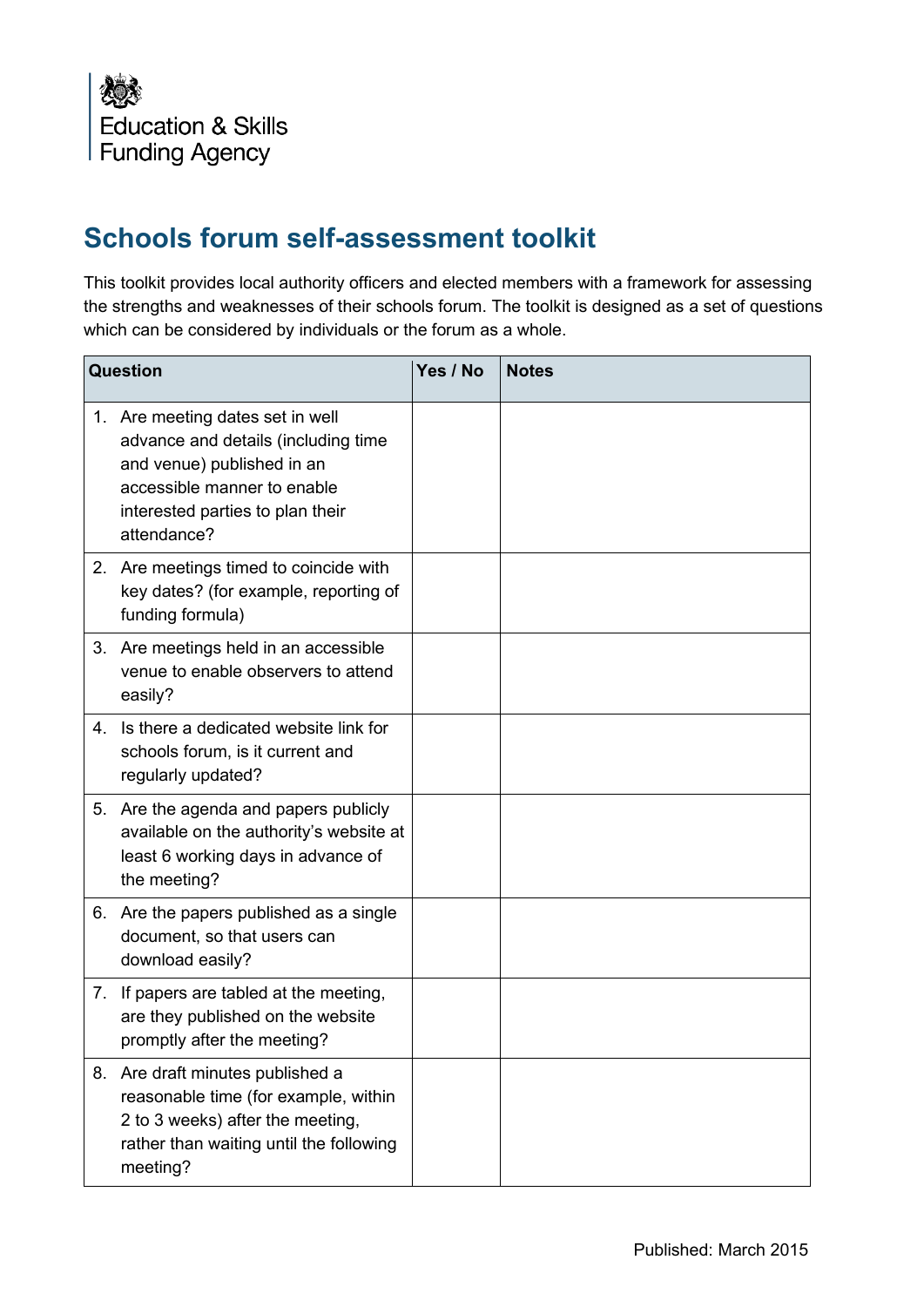| Question                                                                                                                                                                                                                                                                                                            | Yes / No | <b>Notes</b> |
|---------------------------------------------------------------------------------------------------------------------------------------------------------------------------------------------------------------------------------------------------------------------------------------------------------------------|----------|--------------|
| 9. Are the minutes clear and<br>unambiguous, with sufficient detail to<br>illustrate the discussions, without<br>reporting verbatim every point made?                                                                                                                                                               |          |              |
| 10. Is the constitution clear and<br>appropriate? Including for example:<br>- a clear process for ensuring<br>proportional representation<br>- the process for electing members<br>and their tenure<br>the timescale for review is clearly<br>set out<br>- the process for dealing with<br>repetitive non attenders |          |              |
| 11. Is there an induction pack or training<br>programme available for new<br>members?                                                                                                                                                                                                                               |          |              |
| 12. Is the election process clear and<br>transparent? Representatives are<br>elected only by the group they are<br>representing, whether phase-specific<br>for maintained schools, or by the<br>proprietors of academies for academy<br>members.                                                                    |          |              |
| 13. Do the papers contain clear<br>recommendations and indicate in a<br>consistent manner whether the item<br>is for information, consultation or<br>decision?                                                                                                                                                      |          |              |
| 14. Is it clear to observers who attendees<br>at the forum are representing? (for<br>example, by use of name plates,<br>indicating sector)                                                                                                                                                                          |          |              |
| 15. Does the chair manage the meeting<br>well, ensuring that all are able to<br>contribute to the agenda items, that<br>no bias towards any sector is evident<br>and that no single person or<br>organisation is able to dominate the<br>discussion?                                                                |          |              |
| 16. Is there inclusive participation in<br>discussions for all phases and types<br>of members?                                                                                                                                                                                                                      |          |              |